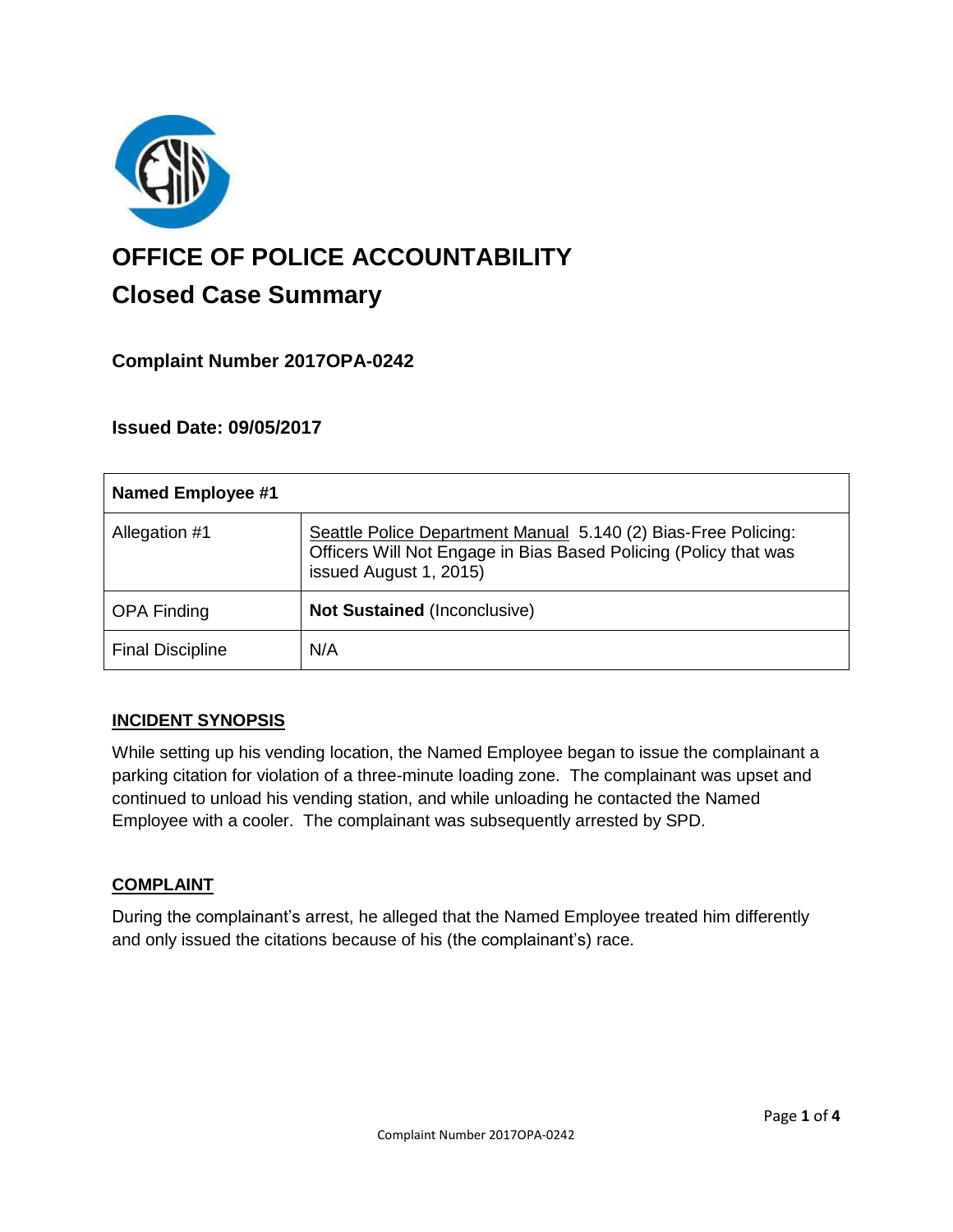## **INVESTIGATION**

The OPA investigation included the following actions:

- 1. Review of the complaint
- 2. Search for and review of all relevant records and other evidence
- 3. Review of In-Car Video (ICV)
- 4. Interviews of SPD employees

## **ANALYSIS AND CONCLUSION**

SPD policy prohibits biased policing, which it defines as "the different treatment of any person by officers motivated by any characteristic of protected classes under state, federal, and local laws as well other discernible personal characteristics of an individual." This includes different treatment based on the race of the subject.

On the date in question, Named Employee #1 observed the complainant parked in violation of a three-minute loading zone. The complainant was setting up a food vending location and was unloading supplies from his truck. Named Employee #1 notified the complainant that he was in violation and requested that he move his vehicle. Named Employee #1's initial intent was to simply have a conversation with the complainant concerning the issue.

At or around this time, Named Employee #1 was approached by an African-American woman that he knew and that he had previously observed in the vicinity of the vending location. She asked Named Employee #1 what was happening and Named Employee #1 indicated that the vehicle needed to be moved. The complainant then approached them and asserted that Named Employee #1 was talking to the woman and associating the woman with him because they were both African-American, indicating that the contact between Named Employee #1 and the complainant was based on the complainant's race.

Named Employee #1 engaged with the complainant and stated that he was not being racist. Named Employee #1 then decided that such a conversation was counter-productive and made the decision to contact his supervisor and document the incident. The complainant did not move the vehicle after that initial interaction. Named Employee #1 then began to issue the complainant a citation, which appeared to anger the complainant. Named Employee #1 took photographs of the front of the vehicle and then walked to the rear of the vehicle to take further photographs. The complainant, who was continuing to unload his supplies from his vehicle, then walked by Named Employee #1 while carrying a cooler and purposefully bumped Named Employee #1 with the cooler.

Named Employee #1 then moved away from the complainant and reported that he had been assaulted. A supervisor, as well as an Officer and a Sergeant, responded to the scene. The officers investigated the incident, including speaking with Named Employee #1 and a civilian witness who corroborated the assault on Named Employee #1. The officers approached the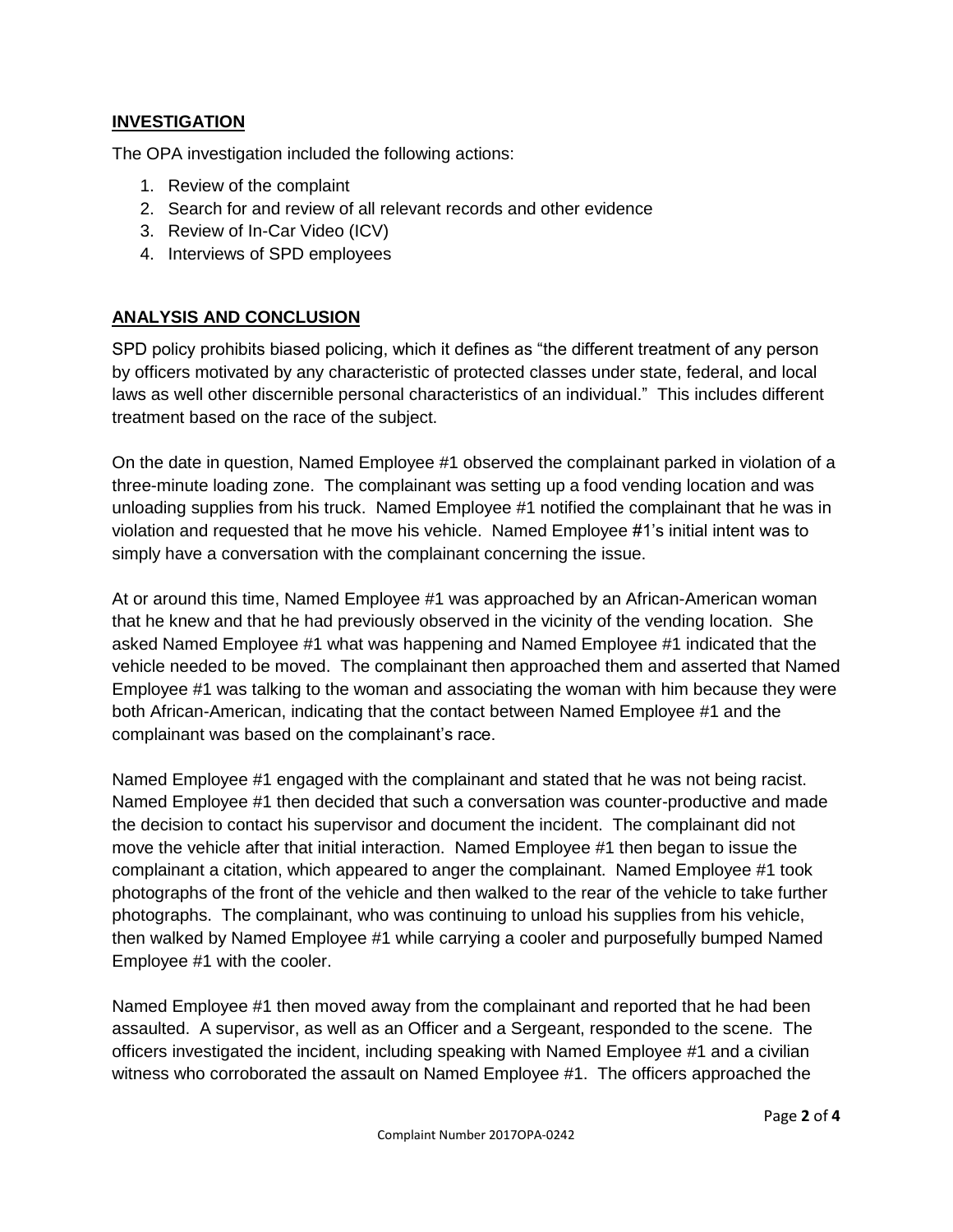complainant to speak with him, but the complainant walked into the street to avoid the officers. The officers were ultimately able to place the complainant under arrest for assault. At some point after the arrest, the complainant indicated to the Sergeant that he believed Named Employee #1's actions were motivated by bias.

The video of the incident as captured by cameras at the location showed the interaction between the complainant and Named Employee #1, and then later the officers' arrival on the scene and their conversation with Named Employee #1 and the civilian witness. Neither video had audio. The video further did not capture the interaction between the officers and the complainant, as this occurred out of view of the camera. The civilian witness also took video of the incident that she provided to officers. That video captured the incident beginning after the assault. During that video, which had audio, the complainant could be heard repeatedly saying that Named Employee #1 was racist.

At his OPA interview, Named Employee #1 denied that his actions were based on the race of the complainant or on any bias. Named Employee #1 stated that he had previously cited the complainant for other parking infractions and that during at least one of those interactions, the complainant used profanities towards Named Employee #1. Notably, the complainant had received 13 parking citations associated with his truck, only one of which was issued by Named Employee #1. The civilian witness, who viewed the assault of Named Employee #1, stated that she did not observe any behavior on the part of Named Employee #1 that indicated that his actions were based on bias. In his OPA interview, the Sergeant stated that his personal opinion was that Named Employee #1's actions were not motivated by the race of the complainant, but instead by the contentious history that the two shared.

OPA attempted to contact the complainant on a number of occasions, but was ultimately unsuccessful. This included speaking with the complainant's attorney, who indicated that the complainant would participate in an OPA interview. However, the complainant did not do so.

Based on the available evidence and interviews, there was no indication that the nature of the interaction between Named Employee #1 and the complainant or the issuance of the citation were based on bias. The OPA Director found it more likely, as the Sergeant opined, that it was instead based on an ongoing negative personal relationship between Named Employee #1 and the complainant. Even if it was true that Named Employee #1 targeted the complainant based on their personal history, while certainly concerning, that did not establish a violation of SPD's biased policing policy.